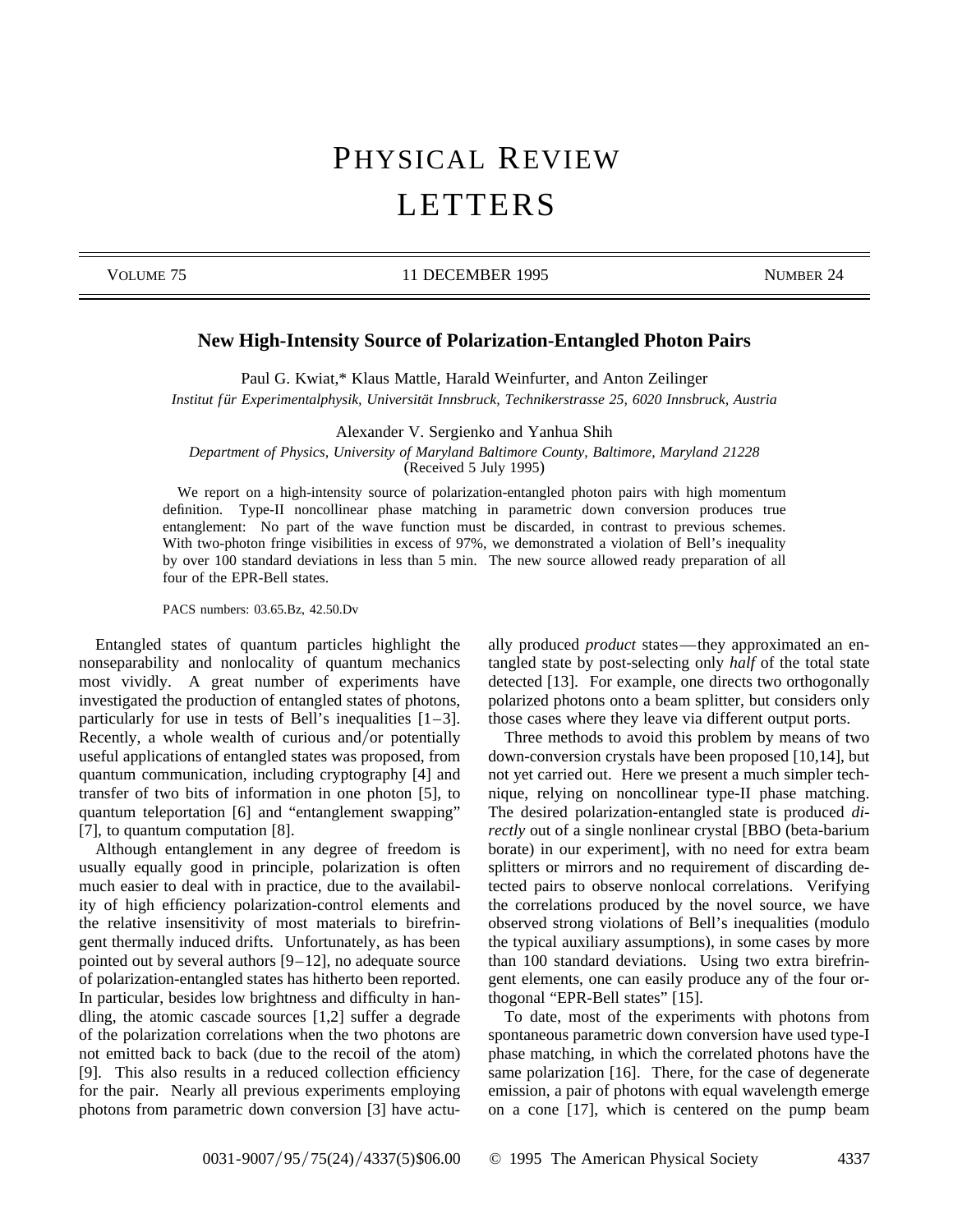and whose opening angle depends on the angle  $\theta_{\text{pm}}$ between the crystal optic axis and the pump. With type-II phase matching, the down-converted photons are emitted into *two* cones [10], one ordinary polarized, the other extraordinary polarized [17]. In the collinear situation the two cones are tangent to one another on exactly one line, namely, the pump beam direction [18]. If  $\theta_{\text{pm}}$  is decreased, the two cones will separate from each other entirely. However, if the angle is *increased*, the two cones tilt toward the pump, causing an intersection along two lines (see Fig. 1) [19–21]. Along the two directions ("1" and "2"), where the cones overlap, the light can be essentially described by an entangled state:

$$
|\psi\rangle = (|H_1, V_2\rangle + e^{i\alpha}|V_1, H_2\rangle)/\sqrt{2}, \qquad (1)
$$

where *H* and *V* indicate horizontal (extraordinary) and vertical (ordinary) polarization, respectively. The relative phase  $\alpha$  arises from the crystal birefringence, and an overall phase shift is omitted.

Using an additional birefringent phase shifter (or even slightly rotating the down-conversion crystal itself), the value of  $\alpha$  can be set as desired, e.g., to the values 0 or  $\pi$ . (Somewhat surprisingly, a net phase shift of  $\pi$  may be obtained by a 90° rotation of a *quarter* wave plate in one of the paths.) Similarly, a half wave plate in one path can be used to change horizontal polarization to vertical and vice versa. One can thus very easily produce any of the four EPR-Bell states,

$$
|\psi^{\pm}\rangle = (|H_1, V_2\rangle \pm |V_1, H_2\rangle)/\sqrt{2},
$$
  

$$
|\phi^{\pm}\rangle = (|H_1, H_2\rangle \pm |V_1, V_2\rangle)/\sqrt{2},
$$
 (2)

which form the complete maximally entangled basis of the two-particle Hilbert space, and which are important in many quantum communication and quantum information schemes.

The birefringent nature of the down-conversion crystal complicates the actual entangled state produced, since the ordinary and the extraordinary photons have different velocities inside the crystal, and propagate along different directions even though they become collinear outside the crystal (an effect well known from calcite prisms, for example). The resulting longitudinal and transverse walkoffs between the two terms in the state (1) are maximal for pairs created near the entrance face, which consequently acquire a relative time delay  $\delta T = L(1/u_0 - 1/u_e)$  (*L* is the crystal length, and  $u<sub>o</sub>$  and  $u<sub>e</sub>$  are the ordinary and extraordinary group velocities, respectively) and a relative lateral displacement  $d = L \tan \rho$  ( $\rho$  is the angle between the ordinary and extraordinary beams inside the crystal). If  $\delta T > \tau_c$ , the coherence time of the down-conversion light, then the terms in (1) become, in principle, distinguishable by the order in which the detectors would fire, and no interference will be observable. Similarly, if *d* is larger than the coherence width, the terms can become partially labeled by their spatial location.



FIG. 1. (a) Spontaneous down-conversion cones present with type-II phase matching. Correlated photons lie on opposite sides of the pump beam. (b) A photograph of the downconversion photons, through an interference filter at 702 nm (5 nm FWHM). The infrared film was located 11 cm from the crystal, with no imaging lens. (Photograph by M. Reck.)

Because the photons are produced coherently along the entire length of the crystal, one can *completely* compensate for the longitudinal walk-off [23]—after compensation, interference occurs pairwise between processes where the photon pair is created at distances  $\pm x$  from the middle of the crystal. The ideal compensation therefore uses two crystals, one in each path, which are identical to the down-conversion crystal, but only half as long. If the polarization of the light is first rotated by  $90^{\circ}$  (e.g., with a half wave plate), the retardations of the *o* and the *e* components are exchanged and complete temporal indistinguishability is restored ( $\delta T = 0$ ) [24]. The same method provides the optimal compensation for the transverse walk-off effect as well [25].

The experimental setup is shown in Fig. 2. The 351.1 nm pump beam (150 mW) originated in a single-mode argon ion laser, followed by a dispersion prism to remove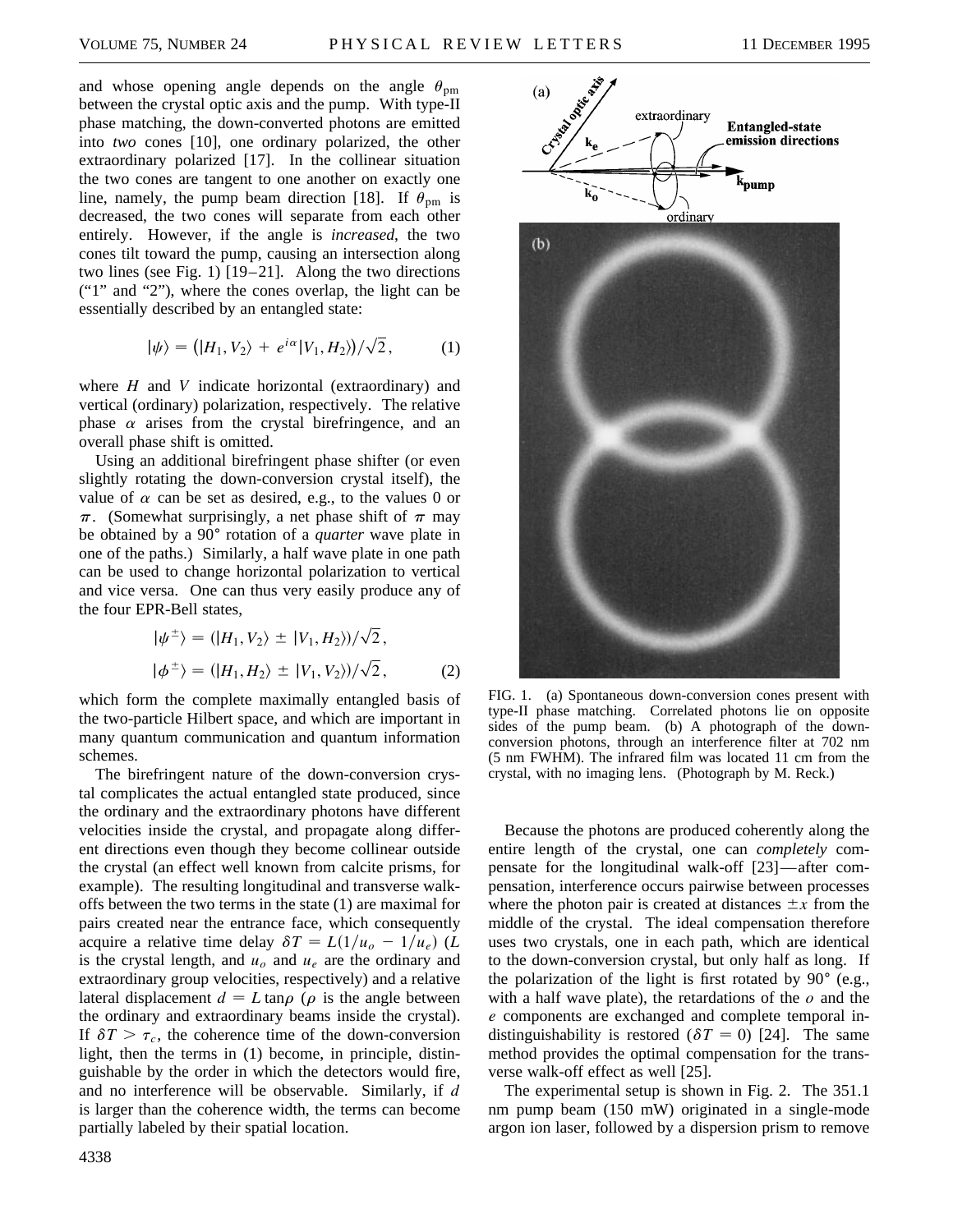

FIG. 2. Schematic of one method to produce and select the polarization-entangled state from the down-conversion crystal. The extra birefringent crystals C1 and C2, along with the half wave plate HWP0, are used to compensate the birefringent walk-off effects from the production crystal. By appropriately setting half wave plate HWP1 and quarter wave plate QWP1, one can produce all four of the orthogonal EPR-Bell states. Each polarizer P1 and P2 consisted of two stacked polarizing beam splitters preceded by a rotatable half wave plate.

unwanted laser fluorescence. Our 3 mm long BBO crystal (from Castech-Phoenix) was nominally cut at  $\theta_{\text{pm}} =$  $49.2^{\circ}$  to allow collinear degenerate operation when the pump beam is precisely orthogonal to the surface. The optic axis was oriented in the vertical plane, and the entire crystal tilted (in the plane containing the optic axis, the surface normal, and the pump beam) by  $0.72^{\circ}$ , thus increasing the effective value of  $\theta_{\text{pm}}$  (inside the crystal) to 49.63<sup>°</sup>. The two cone-overlap directions, selected by irises before the detectors, were consequently separated by 6.0°. Each polarization analyzer consisted of two stacked polarizing beam splitters preceded by a rotatable half wave plate. The detectors were cooled silicon avalanche photodiodes operated in the Geiger mode. Coincidence rates  $C(\theta_1, \theta_2)$  were recorded as a function of the polarizer settings  $\theta_1$  and  $\theta_2$ .

In our experiment the transverse walk-off *d* (0.3 mm) was small compared to the coherent pump beam width (2 mm), so the associated labeling effect was minimal. However, it was necessary to compensate for longitudinal walk-off, since the 3.0 mm BBO crystal produced  $\delta T =$ 385 fs, while  $\tau_c$  [determined by the collection irises and interference filters (centered at 702 nm, 5 nm FWHM)] was about the same. As discussed above, we used an additional BBO crystal (1.5 mm thickness) in each of the paths, preceded by a half wave plate to exchange the roles of the horizontal and vertical polarizations.

Under these conditions, we attained a maximum coincidence fringe visibility (as polarizer 2 was rotated, with polarizer 1 fixed at  $-45^{\circ}$  [26]) of  $(97.8 \pm 1.0)\%$ , indicating the high quality of the source. Appropriately orienting the wave plates in path 1, we produced all four EPR-Bell states and observed the expected correlations (Table I, Fig. 3).

As is well known, the high-visibility sinusoidal coincidence fringes in such an experiment imply a violation of a suitable Bell inequality. In particular, according to the inequality of Clauser, Horne, Shimony, and Holt (CHSH) [27],  $|S| \le 2$  for any local realistic theory, where

TABLE I. The four EPR-Bell states, the associated coincidence rate predictions, and the measured value of the parameter *S*.

| $C(\theta_1,\theta_2)$        | $S^a$                                                                                         |
|-------------------------------|-----------------------------------------------------------------------------------------------|
| $\sin^2(\theta_1 + \theta_2)$ | $-2.6489 \pm 0.0064$                                                                          |
|                               | $-2.6900 \pm 0.0066$<br>$2.557 \pm 0.014$                                                     |
|                               | $2.529 \pm 0.013$                                                                             |
|                               | $\sin^2(\theta_1-\theta_2)$<br>$\cos^2(\theta_1 - \theta_2)$<br>$\cos^2(\theta_1 + \theta_2)$ |

<sup>a</sup>Data for the  $|\phi^{\pm}\rangle$  states were taken with a single compensating crystal, data for the  $|\psi^{\pm}\rangle$  states with a compensating crystal in each path (see text).

$$
S = E(\theta_1, \theta_2) + E(\theta'_1, \theta_2) + E(\theta_1, \theta'_2) - E(\theta'_1, \theta'_2),
$$
\n(3a)

and  $E(\theta_1, \theta_2)$  is given by [28]

$$
\frac{C(\theta_1,\theta_2) + C(\theta_1^\perp,\theta_2^\perp) - C(\theta_1,\theta_2^\perp) - C(\theta_1^\perp,\theta_2)}{C(\theta_1,\theta_2) + C(\theta_1^\perp,\theta_2^\perp) + C(\theta_1,\theta_2^\perp) + C(\theta_1^\perp,\theta_2)}.
$$
 (3b)

The measured value of *S* is a figure of merit for the quality of the actual entangled state produced from the crystal. Therefore, for each of the four EPR-Bell states we took extensive data for the settings [29]  $\theta_1 = -22.5^{\circ}$ ,  $\theta_1^{\perp} = 67.5^{\circ}; \theta_1' = 22.5^{\circ}, \theta_1'^{\perp} = 112.5^{\circ}; \text{ and } \theta_2 = -45^{\circ},$  $\theta_2^{\perp} = 45^{\circ}$ ;  $\theta_2^{\prime} = 0^{\circ}$ ,  $\theta_2^{\prime \perp} = 90^{\circ}$ . The CHSH inequality was strongly violated in all cases; see Table I.

For one of the Bell inequality measurements  $(\psi^+)$ , a larger collection iris allowed us to accumulate the statistics necessary for a 102 standard deviation violation in less than 5 min. In particular, we were able to use elliptical collection irises (1.5 m from the crystal) with a horizontal opening of 3 mm, and a vertical opening of 10 mm, and still see visibilities of 95%. Therefore this source is more



FIG. 3. Coincidence fringes for states (a)  $(|H_1, V_2| \pm \sqrt{H_1 + K_2})$ FIG. 3. Coincidence fringes for states (a)  $(|H_1, V_2| \pm |V_1, H_2\rangle)/\sqrt{2}$ ; (b)  $(|H_1, H_2 \rangle \pm |V_1, V_2\rangle)/\sqrt{2}$ . The difference in the counting rates for the two plots is due to different collection geometries.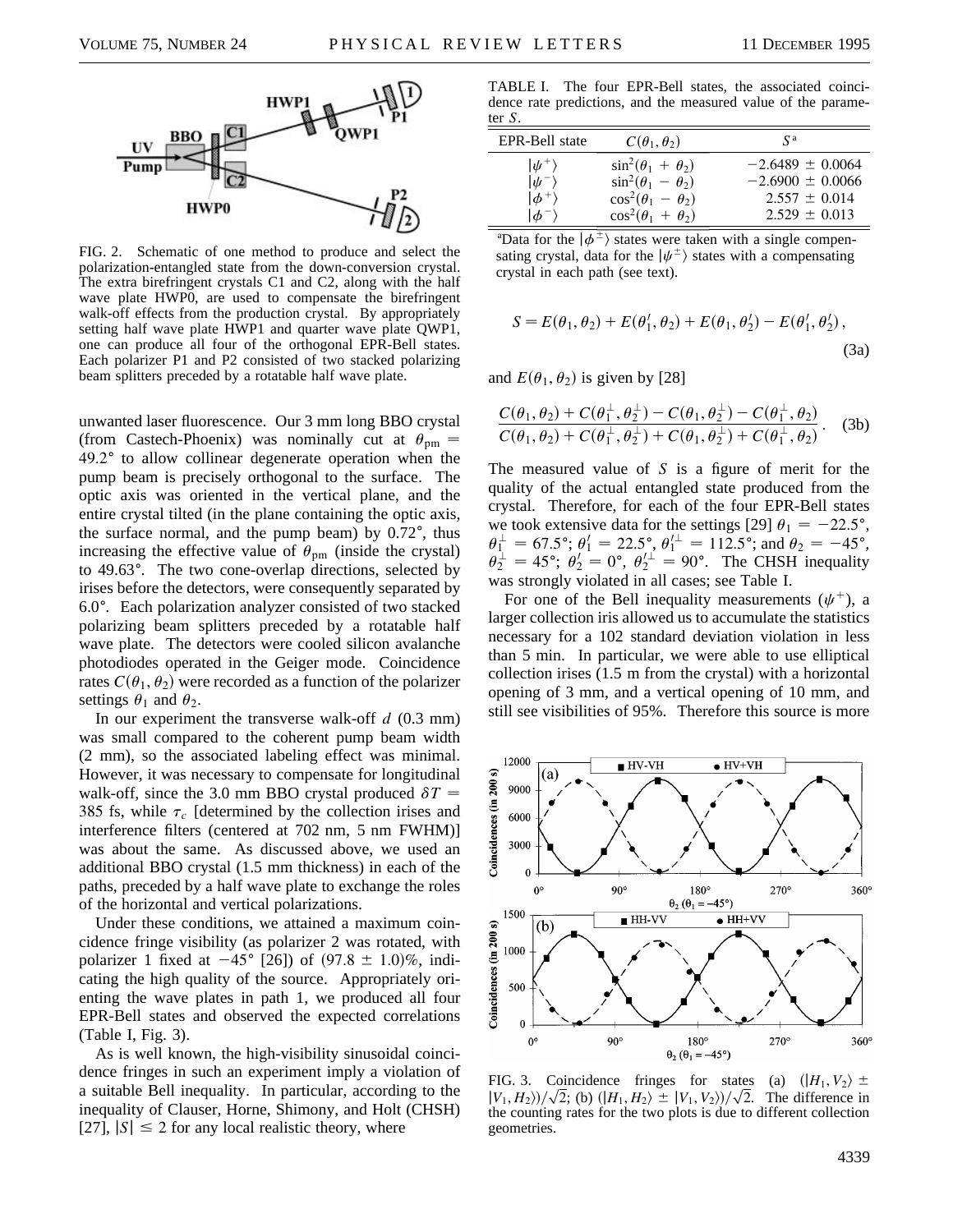than an order of magnitude brighter than previous sources for polarization-entangled photons, with coincidence rates greater than  $1500 \text{ s}^{-1}$ . The high net detection efficiency  $(10\%)$  is an important step towards a loophole-free Bellinequality experiment [9,10]. However, to achieve the requisite efficiency, it will almost certainly be necessary to employ a spatial-filtering scheme to take advantage of the momentum correlations of the photons.

Our source has a number of distinct advantages. As indicated above, it seems to be relatively insensitive to larger collection irises, an important practical advantage, and possibly crucial for a loophole-free test. In addition, due to its simplicity, the present scheme was much quicker to align than other down-conversion setups, and was remarkably stable. One of the reasons is that phase drifts are not detrimental to a polarization-entangled state unless they are *birefringent*, i.e., polarization dependent this is a clear benefit over momentum-entangled or energy-time-entangled states. Moreover, one can, in fact, transform polarization-entangled states into momentumor energy-time entangled states [12,30].

For these reasons, we expect that our technique will find immediate application in many experiments requiring a stable source of easily controllable entangled states of two particles, in particular, experiments on quantum communication, including quantum cryptography [4], encoding more than one bit of information in a photon [5], teleportation [6], "entanglement swapping" [7], and in the new field of quantum computation [8]. We believe that this source will significantly facilitate such experiments, as well as investigations of the foundations of quantum mechanics, even in student laboratories.

We would like to acknowledge Gregor Weihs for laboratory assistance, Ralph Höpfel for the helpful loan of a crystal in the first version of this experiment, Michael Reck for his photographic expertise, and Photo Gratl for developing the infrared film at night. This work was supported by the Austrian Science Foundation (FWF), Project No.  $S065/02$ , and by the U.S. National Science Foundation, Grant No. PHY92-13964. One of us (P. G. K.) was supported by FWF Lise Meitner Postdoctoral Fellowship, M0077-PHY.

\*Current address: Physics Div., MS-H803, Los Alamos National Laboratory, Los Alamos, NM 87545.

- [1] J. F. Clauser and A. Shimony, Rep. Prog. Phys. **41**, 1981 (1978), and references therein.
- [2] A. Aspect, P. Grangier, and G. Roger, Phys. Rev. Lett. **47**, 460 (1981); **49**, 91 (1982); A. Aspect, J. Dalibard, and G. Roger, *ibid*. **49**, 1804 (1982).
- [3] Z. Y. Ou and L. Mandel, Phys. Rev. Lett. **61**, 50 (1988); Y. H. Shih and C. O. Alley, *ibid*. **61**, 2921 (1988); P. G. Kwiat, A. M. Steinberg, and R. Y. Chiao, Phys. Rev. A **47**, R2472 (1993); J. Brendel, E. Mohler, and W. Martienssen, Europhys. Lett. **20**, 575 (1992); T. E. Kiess, Y. H. Shih,

A. V. Sergienko, and C. O. Alley, Phys. Rev. Lett. **71**, 3893 (1993).

- [4] A. Ekert, Phys. Rev. Lett. **67**, 661 (1991).
- [5] C. Bennett and S. J. Wiesner, Phys. Rev. Lett. **69**, 2881 (1992); H. Weinfurter, Europhys. Lett. **25**, 559 (1994).
- [6] C. Bennett, G. Brassard, C. Crepeau, R. Jozsa, A. Peres, and W. K. Wooters, Phys. Rev. Lett. **70**, 1895 (1993).
- [7] M. Zukowski, A. Zeilinger, M. A. Horne, and A. K. Ekert, Phys. Rev. Lett. **71**, 4287 (1993); M. Pavicic and J. Summhammer, *ibid*. **73**, 3191 (1994).
- [8] A. Barenco, D. Deutsch, A. Ekert, and R. Jozsa, Phys. Rev. Lett. **74**, 4083 (1995); T. Sleator and H. Weinfurter, *ibid*. **74**, 4087 (1995); J. I. Cirac and P. Zoller, *ibid*. **74**, 4091 (1995).
- [9] E. Santos, Phys. Rev. Lett. **68**, 894 (1992); Phys. Rev. A **46**, 3646 (1992).
- [10] P.G. Kwiat, P.H. Eberhard, A.M. Steinberg, and R.Y. Chiao, Phys. Rev. A **49**, 3209 (1994).
- [11] L. De Caro and A. Garuccio, Phys. Rev. A **50**, R2803 (1994).
- [12] P. G. Kwiat, Phys. Rev. A **52**, 3380 (1995).
- [13] One down-conversion source of *momentum*-entangled photons [M. A. Horne, A. Shimony, and A. Zeilinger, Phys. Rev. Lett. **62**, 2209 (1989)] does not suffer this minimum 50% decimation. However, the experimental realization [J. G. Rarity and P. R. Tapster, Phys. Rev. Lett. **64**, 2495 (1990)] suffered from poor visibility fringes  $(\approx 80\%)$ , difficult alignment, and thermal instability.
- [14] D. N. Klysko, Phys. Lett. A **132**, 299 (1988); L. Hardy, *ibid.* **161**, 326 (1992).
- [15] S.L. Braunstein, A. Mann, and M. Revzen, Phys. Rev. Lett. **68**, 3259 (1992).
- [16] R. Y. Chiao, P. G. Kwiat, and A. M. Steinberg, in *Advances in Atomic, Molecular and Optical Physics,* edited by B. Bederson and H. Walther (Academic Press, New York, 1994), Vol. 34.
- [17] Because of transverse momentum conservation, the photons of each pair must lie on opposite sides of the pump beam.
- [18] Y. H. Shih and A. V. Sergienko, Phys. Rev. A **50**, 2564 (1994);T. B. Pittman,Y. H. Shih, A. V. Sergienko, and M. H. Rubin, *ibid.* **51**, 3495 (1995).
- [19] As  $\theta_{\text{pm}}$  is increased to 90°, the two cones each become centered on the pump, and, in fact, overlap exactly. While this seems desirable, the actual down-conversion efficiency in a uniaxial crystal such as BBO varies as  $\cos^2(\theta_{nm})$  [22], so that no down conversion takes place at this setting.
- [20] A detailed calculation for vector phase matching in BBO [P. G. Kwiat, Ph. D. thesis, University of California at Berkeley, 1993] shows that the precise overlap only occurs *outside* the crystal, as a result of Snell's law at the exit face (assumed normal to the pump beam direction).
- [21] Such a source has also been suggested by A. Garuccio [in *Fundamental Problems in Quantum Theory,* edited by D. Greenberger and A. Zeilinger, Annals of the New York Academy of Sciences, 755 (New York Academy of Sciences, New York, 1995)], Vol. 755, p. 632.
- [22] V.G. Dmitriev, G.G. Gurzadyan, and D.N. Nikogosyan, *Handbook of Nonlinear Optical Crystals,* in *Springer*